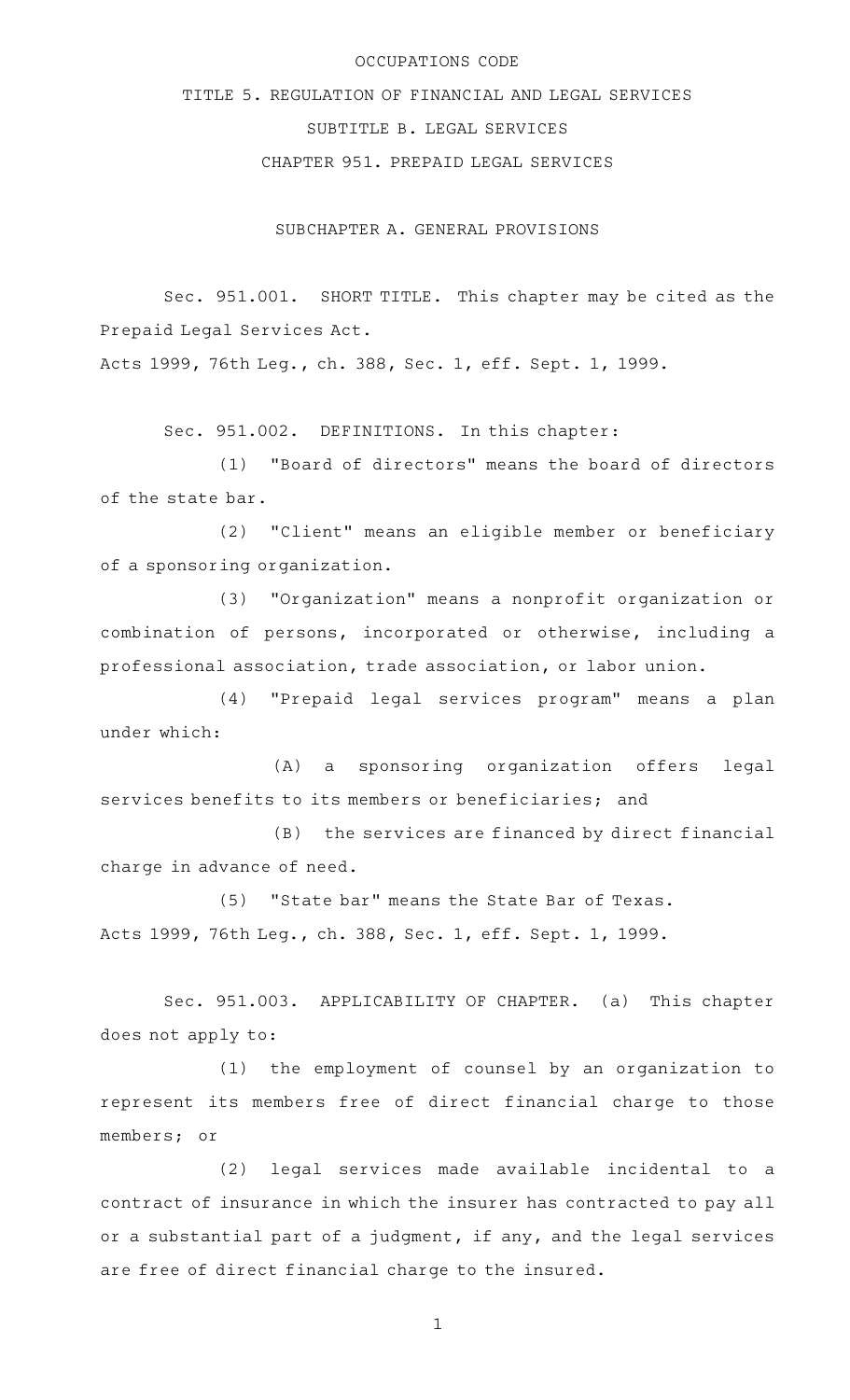(b) A law pertaining to legal service contracts under Chapter [953](http://www.statutes.legis.state.tx.us/GetStatute.aspx?Code=OC&Value=953) or insurance does not apply to a program under this chapter.

Acts 1999, 76th Leg., ch. 388, Sec. 1, eff. Sept. 1, 1999. Amended by Acts 2003, 78th Leg., ch. 1181, Sec. 3, eff. Sept. 1, 2003.

Sec. 951.004. SUPPLEMENTARY BYLAWS; RULES. (a) The board of directors may adopt supplementary bylaws as necessary to administer and enforce this chapter.

 $(b)$  The state bar may:

(1) adopt rules regulating the participation of a state bar member in group legal services programs; and

(2) require periodic reporting on that participation. Acts 1999, 76th Leg., ch. 388, Sec. 1, eff. Sept. 1, 1999.

## SUBCHAPTER B. REGULATION OF PILOT PROGRAM

Sec. 951.051. APPROVAL OF PILOT PROGRAM. (a) The board may approve not more than five prepaid legal services pilot programs between classroom teachers associations and the state bar.

(b) A member of the state bar may provide legal services to a prepaid legal services program only if the organization sponsoring the program is approved by the board of directors.

Acts 1999, 76th Leg., ch. 388, Sec. 1, eff. Sept. 1, 1999.

Sec. 951.052. APPLICATION. (a) An applicant for approval of a prepaid legal services program must show that:

(1) the program money held by the organization sponsoring the program is secure, as evidenced by a fidelity bond for the officers of the organization authorized to manage the money;

(2) the program complies with the Disciplinary Rules of Professional Conduct;

(3) a client may obtain the services from any lawyer the client chooses; and

(4) each client is given, before entering into the program, full written information concerning:

2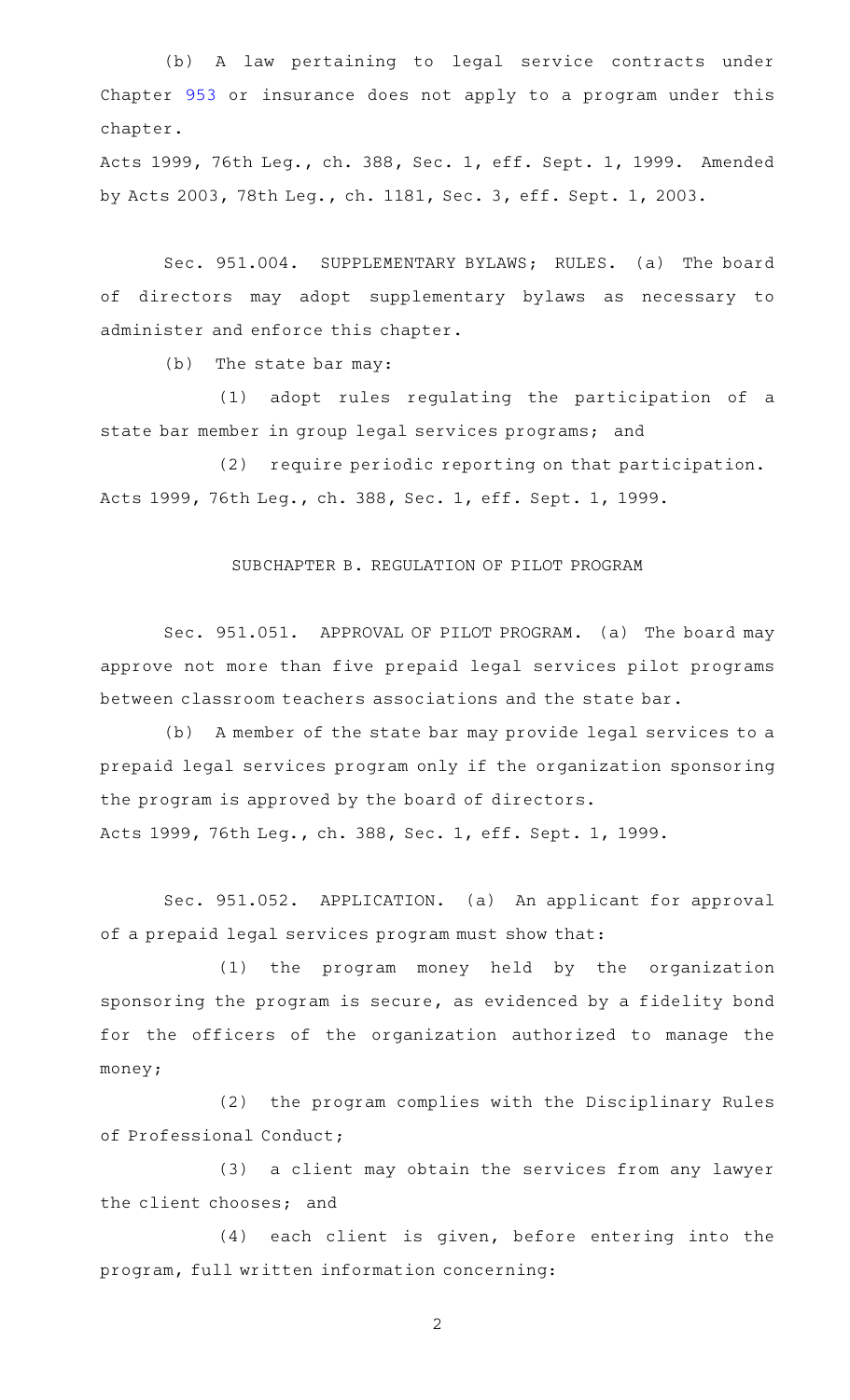$(A)$  the services offered by the program;

(B) the total annual cost of the program to an individual client; and

(C) the required compliance of the program with this subsection.

(b) If the board of directors determines that an organization 's application complies with this section, the board of directors shall approve the application. If the board of directors determines that the application does not substantially comply with this section, the board of directors shall disapprove the application and provide the organization with written notice of the reasons for the disapproval.

(c) The board of directors shall approve or disapprove an application not later than the 60th day after the date the application is filed.

Acts 1999, 76th Leg., ch. 388, Sec. 1, eff. Sept. 1, 1999.

Sec. 951.053. APPLICATION FEE. The board of directors may set a fee, in an amount reasonable and necessary to enforce this chapter, for an organization applying for approval of a prepaid legal services program.

Acts 1999, 76th Leg., ch. 388, Sec. 1, eff. Sept. 1, 1999.

Sec. 951.054. REVOCATION OF PROGRAM APPROVAL. (a) On written notice to an organization of the reasons for revocation, the board of directors may revoke the approval of a program sponsored by the organization for failure to:

(1) provide the services offered; or

(2) comply with Section  $951.052(a)$  $951.052(a)$ .

(b) On receipt of notice of revocation, the organization shall:

(1) return to its clients the unspent money of the prepaid legal services program, including any available bond proceeds; and

(2) certify to the board of directors the manner and amount of the redistribution of the money.

(c) If necessary, the board of directors shall supervise the

3